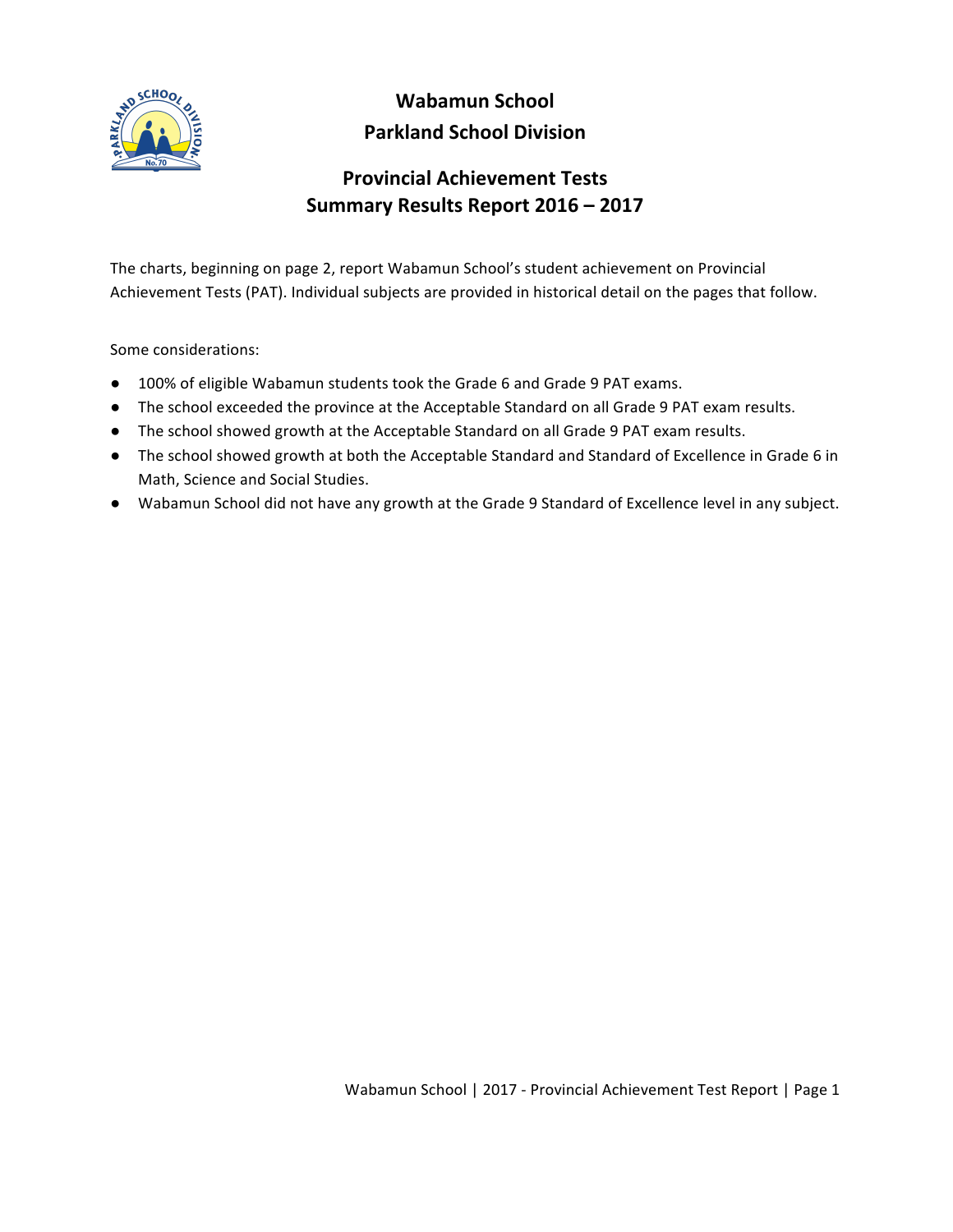|                                                                                                                                                                                                                                                                                                      | <b>Wabamun School Provincial Achievement Tests</b><br><b>Summary Results Report 2016 - 2017</b>                                                                                                      |                                                                                                                                                                                                                                                                             |                                                                                                   |  |  |  |  |  |  |  |  |  |
|------------------------------------------------------------------------------------------------------------------------------------------------------------------------------------------------------------------------------------------------------------------------------------------------------|------------------------------------------------------------------------------------------------------------------------------------------------------------------------------------------------------|-----------------------------------------------------------------------------------------------------------------------------------------------------------------------------------------------------------------------------------------------------------------------------|---------------------------------------------------------------------------------------------------|--|--|--|--|--|--|--|--|--|
|                                                                                                                                                                                                                                                                                                      | <b>Successes</b>                                                                                                                                                                                     |                                                                                                                                                                                                                                                                             | <b>Challenges</b>                                                                                 |  |  |  |  |  |  |  |  |  |
| <b>School Growth</b>                                                                                                                                                                                                                                                                                 | <b>School Exceeds Province</b>                                                                                                                                                                       | <b>Province Exceeds School</b>                                                                                                                                                                                                                                              | <b>School Decline</b>                                                                             |  |  |  |  |  |  |  |  |  |
| <b>Standard of Excellence</b><br>• Math 6 $(+11.1)$<br>• Science $6 (+15.1)$<br>• Social $6 (+15.1)$<br><b>Acceptable Standard</b><br>• Math $6 (+20.7)$<br>• Science $6 (+6.4)$<br>• Social 6 $(+13.5)$<br>• ELA $9 (+11.9)$<br>• Math $9 (+54.7)$<br>• Science $9 (+26.2)$<br>• Social $9 (+40.4)$ | <b>Acceptable Standard</b><br>• Math $6 (+9.4)$<br>• Science $6 (+1.2)$<br>• Social 6 $(+5.2)$<br>• ELA $9 (+6.5)$<br>Math 9 (+17.1)<br>٠<br>Science 9 (+10.1)<br>$\bullet$<br>Social 9 (+17.0)<br>٠ | <b>Standard of Excellence</b><br>• ELA $6$ (-7.8)<br>• Math $6(-1.2)$<br>• Science $6(-7.3)$<br>• Social $6(-0.2)$<br>$\bullet$ ELA 9 (-14.9)<br>• Math $9$ (-18.7)<br>• Science $9(-21.3)$<br>Social (-20.2)<br>$\bullet$<br><b>Acceptable Standard</b><br>• ELA $6(-4.7)$ | <b>Standard of Excellence</b><br>• ELA $6(-0.8)$<br><b>Acceptable Standard</b><br>• ELA $6(-3.2)$ |  |  |  |  |  |  |  |  |  |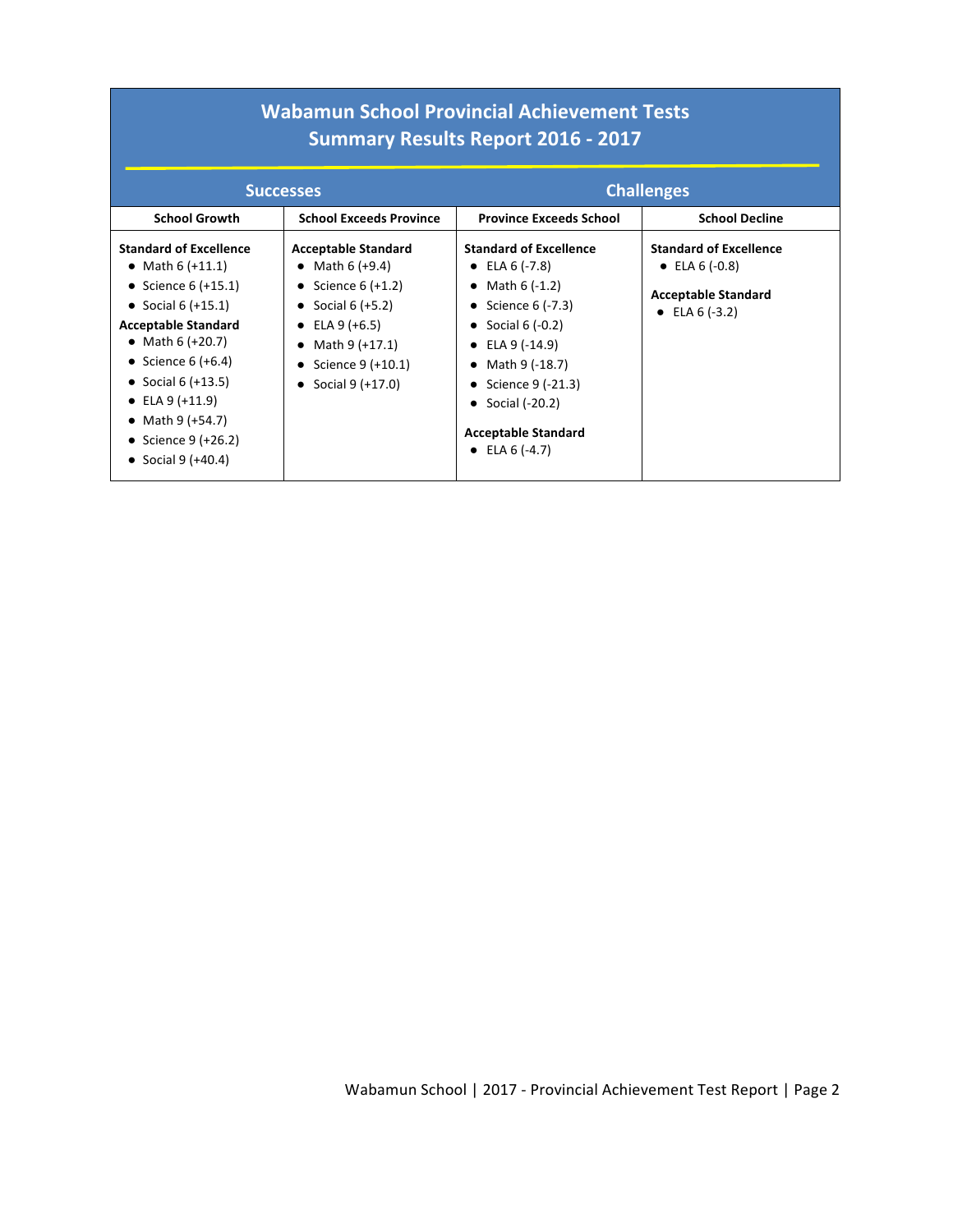## **PROVINCIAL ACHIEVEMENT TESTS**

The great majority of Parkland School Division students write the Provincial Achievement Tests. Participation rates are helpful at understanding performance standards that are based on all students enrolled. +/- Represents the change in performance from previous year

| Subject                                    |                | <b>ENGLISH LANGUAGE ARTS 6</b> |      |      |                             |      |                       |      |                       |        |  |  |
|--------------------------------------------|----------------|--------------------------------|------|------|-----------------------------|------|-----------------------|------|-----------------------|--------|--|--|
| Standard                                   | <b>Alberta</b> |                                |      |      | <b>Parkland School Div.</b> |      | <b>Wabamun School</b> |      |                       |        |  |  |
|                                            | 2015           | 2016                           | 2017 | 2015 | 2016                        | 2017 | 2015                  | 2016 | 2017                  | $+/-$  |  |  |
| Acceptable                                 | 82.8           | 82.9<br>82.5                   |      | 83.8 | 85.2                        | 84.2 | 72.7                  | 78.6 | 77.8                  | $-0.8$ |  |  |
| Excellence                                 | 19.5           | 20.4                           | 18.9 | 14.0 | 15.9                        | 15.2 | 9.1                   | 14.3 | 11.1                  | $-3.2$ |  |  |
|                                            |                |                                |      |      |                             |      |                       |      |                       |        |  |  |
| 2017 Participation amount by percentage of |                |                                |      |      | <b>Alberta</b>              |      | <b>PSD</b>            |      | <b>Wabamun School</b> |        |  |  |
| students                                   |                |                                |      |      | 90.2%                       |      | 94.9%                 |      | 100.0%                |        |  |  |

| Subject                                    | <b>MATHEMATICS 6</b> |      |      |      |                             |      |                       |      |                       |         |
|--------------------------------------------|----------------------|------|------|------|-----------------------------|------|-----------------------|------|-----------------------|---------|
| Standard                                   | <b>Alberta</b>       |      |      |      | <b>Parkland School Div.</b> |      | <b>Wabamun School</b> |      |                       |         |
|                                            | 2015                 | 2016 | 2017 | 2015 | 2016                        | 2017 | 2015                  | 2016 | 2017                  | $+/-$   |
| Acceptable                                 | 72.5                 | 71.4 | 68.4 | 70.3 | 69.7                        | 62.4 | 54.5                  | 57.1 | 77.8                  | $+20.7$ |
| Excellence                                 | 13.8                 | 13.8 | 12.3 | 7.2  | 8.2                         | 7.3  | 9.1                   | 0.0  | 11.1                  | $+11.1$ |
|                                            |                      |      |      |      |                             |      |                       |      |                       |         |
| 2017 Participation amount by percentage of |                      |      |      |      | <b>Alberta</b>              |      | <b>PSD</b>            |      | <b>Wabamun School</b> |         |
| students                                   |                      |      |      |      | 89.9%                       |      | 94.1%                 |      | 100.0%                |         |

| Subject                                    |                      | <b>SCIENCE 6</b> |      |      |                             |      |            |                |                       |        |  |  |
|--------------------------------------------|----------------------|------------------|------|------|-----------------------------|------|------------|----------------|-----------------------|--------|--|--|
| Standard                                   | <b>Alberta</b>       |                  |      |      | <b>Parkland School Div.</b> |      |            | Wabamun School |                       |        |  |  |
|                                            | 2015                 | 2016             | 2017 | 2015 | 2016                        | 2017 | 2015       | 2016           | 2017                  | $+/-$  |  |  |
| Acceptable                                 | 76.0                 | 77.6             | 76.6 | 78.6 | 79.2                        | 76.3 | 81.8       | 71.4           | 77.8                  | $+6.4$ |  |  |
| Excellence                                 | 25.9<br>27.7<br>29.5 |                  | 17.6 | 19.1 | 23.5                        | 9.1  | 7.1        | 22.2           | $+15.1$               |        |  |  |
|                                            |                      |                  |      |      |                             |      |            |                |                       |        |  |  |
| 2017 Participation amount by percentage of |                      |                  |      |      | <b>Alberta</b>              |      | <b>PSD</b> |                | <b>Wabamun School</b> |        |  |  |
| students                                   |                      |                  |      |      | 89.1%                       |      | 94.6%      |                | 100.0%                |        |  |  |

| Subject                                    |      | <b>SOCIAL STUDIES 6</b> |                             |      |                |                       |            |      |                       |         |
|--------------------------------------------|------|-------------------------|-----------------------------|------|----------------|-----------------------|------------|------|-----------------------|---------|
| Standard                                   |      |                         | <b>Parkland School Div.</b> |      |                | <b>Wabamun School</b> |            |      |                       |         |
|                                            | 2015 | 2016                    | 2017                        | 2015 | 2016           | 2017                  | 2015       | 2016 | 2017                  | $+/-$   |
| Acceptable                                 | 69.6 | 71.1                    | 72.6                        | 67.4 | 69.7           | 70.7                  | 45.5       | 64.3 | 77.8                  | $+13.5$ |
| Excellence                                 | 18.7 | 22.6                    | 22.4                        | 11.0 | 14.0           | 18.1                  | 9.1        | 7.1  | 22.2                  | $+15.1$ |
|                                            |      |                         |                             |      |                |                       |            |      |                       |         |
| 2017 Participation amount by percentage of |      |                         |                             |      | <b>Alberta</b> |                       | <b>PSD</b> |      | <b>Wabamun School</b> |         |
| students                                   |      |                         |                             |      | 89.3%          |                       | 94.6%      |      | 100.0%                |         |

Wabamun School | 2017 - Provincial Achievement Test Report | Page 3